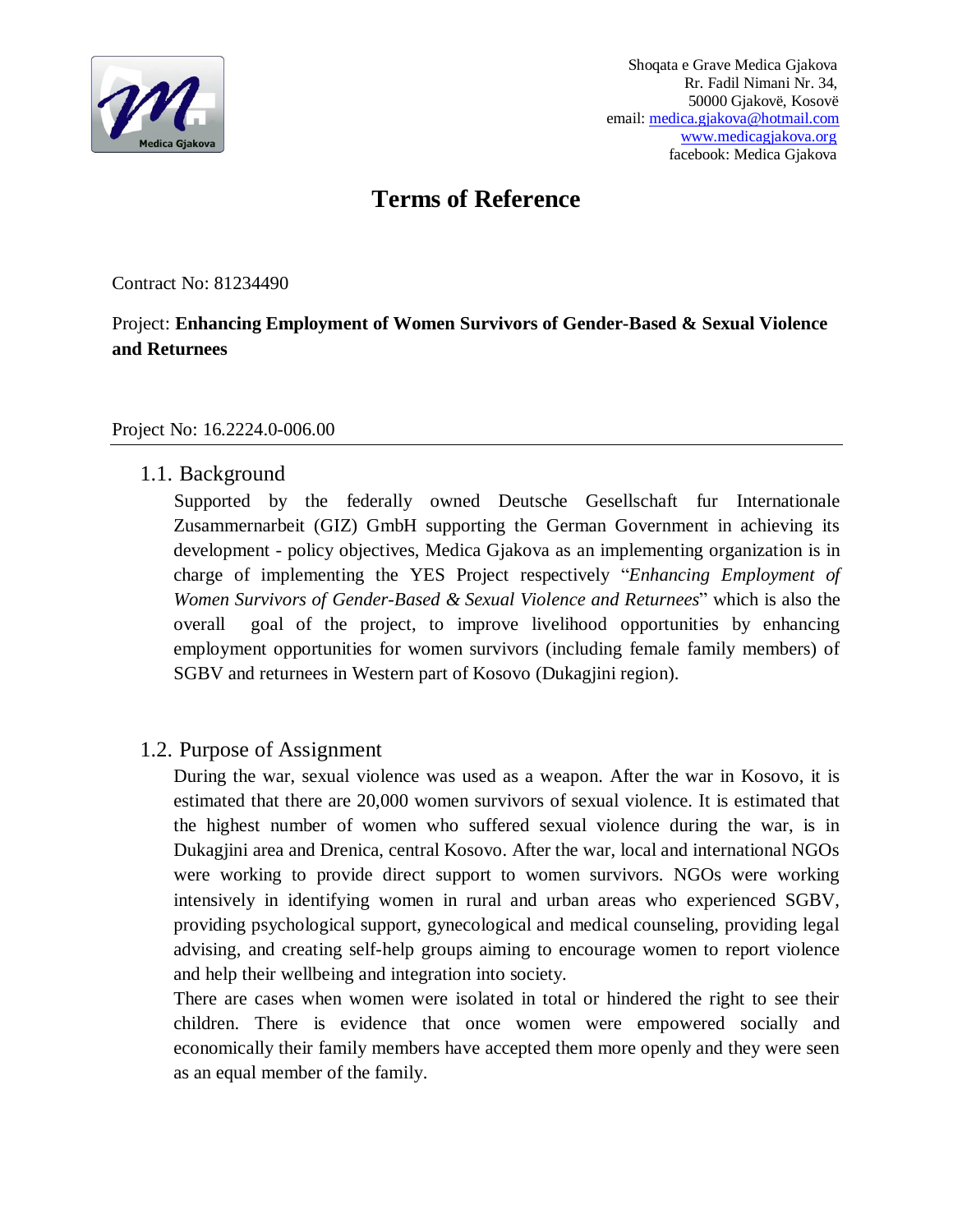On the other hand, the demand for trained workforce is high. The textile industry is well developed but as it is stated by representatives of this industry, the current trained workforce is not efficient and very productive in mass production.

 The overall goal of the project is to improve livelihood opportunities by enhancing employment opportunities for women survivors (including female family members) of SGBV and returnees in Western part of Kosovo (Dukagjini region).

 The objective is to create opportunities and employment possibilities in the fields of industrial tailoring, culinary/catering and hairdressing for women survivors of SGBV. These activities will be accompanied by psychosocial counseling.

## 1.3. Activity

 The service provider (trainer) will work in close cooperation with the Agency for Employment of Republic of Kosovo Department for Vocational Training Centre (VTC) to train women in hairdressing. Hence, the service provider (trainer) will ensure that women, beneficiaries are learning different techniques in hairdressing, hair coloring, etc. The service provider (trainer) will work closely with the implementing partner Medica Gjakova to conduct the following activities:

Activity 1: Hairdressing training (haircutting, hair coloring, etc.); Activity 2: Coaching and monitoring women through training; Activity 3: Training Evaluation; Activity 4: Progressive and Final report;

## 1.4. Deliverables through the project;

- Progressive report;
- Final report within 15 days of completion of the assignment, including lessons learned recommendations and participation/time frame;

## 1.5. Schedule

The assignment should be fulfilled during 12 months from the beginning of the project respectively the period from 03/06/2019 to 29/11/2019 to 15/04/2020, concretely 60 working days during this period. During this period the service provider (trainer) shall deliver the tasks as outlined above.

## 1.6. Language

The progressive and final report should be written in Albanian, preferable in English.